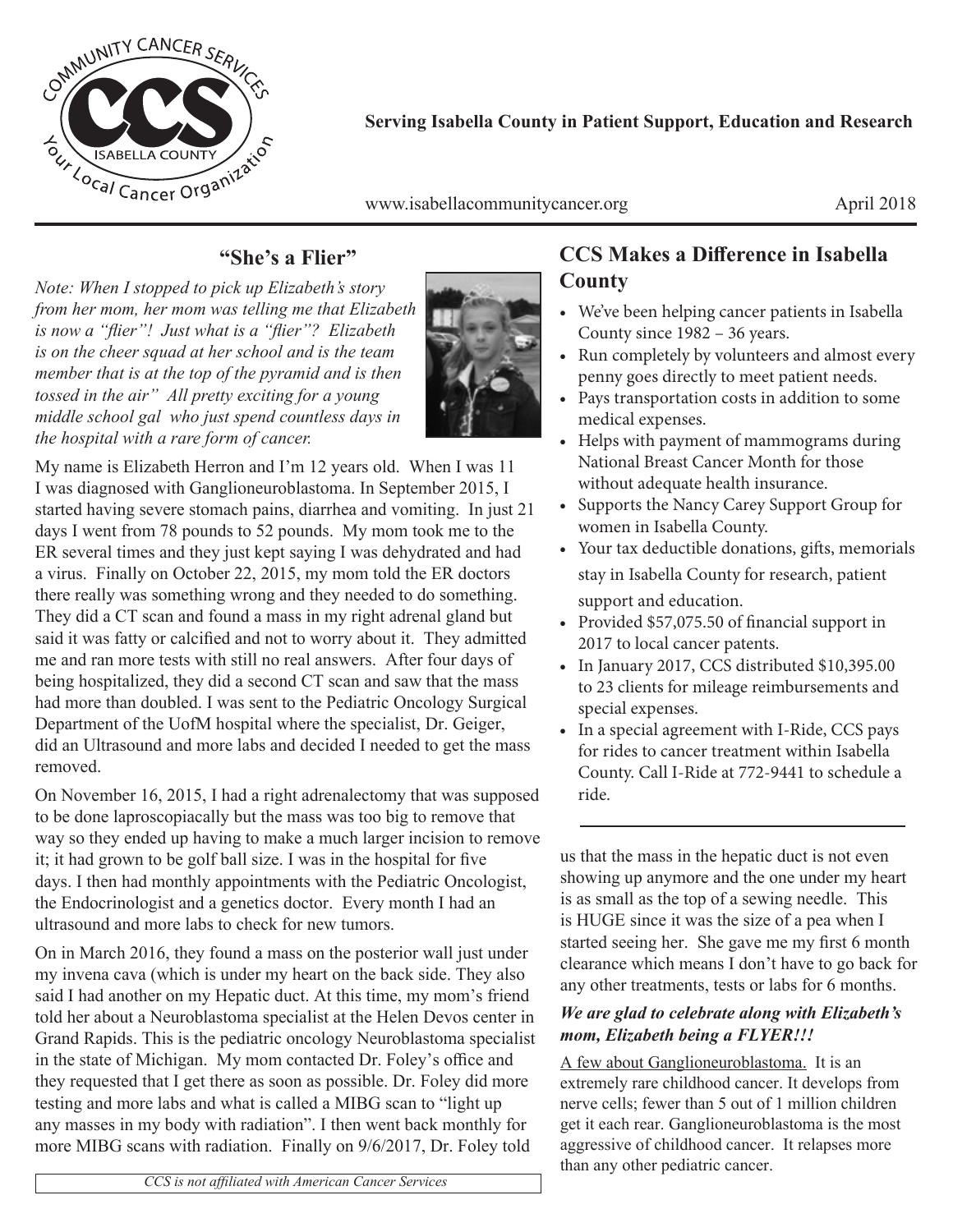#### **Deonna Kremsreiter Receives Coveted Eagle Award** *"Celebrating those who make Mt. Pleasant special"*

CCS is extremely proud to announce that Deonna Kremsreiter received one of the Chamber of Commerce prestigious "Eagle Awards" for outstanding service and dedication to our community. Deonna has been the recording secretary of CCS for over eight years. She is also very involved in fundraisers for CCS including one year sponsoring a "mud bog." You will find her at the "Into the Light" registration desk from the start to the finish of the event. THANK YOU Deonna for your years of leadership and loyalty, and all the countless hours you have dedicated to CCS. The Chamber of Commerce's



"Citizen of the Year Award Banquet" was held March 3th at the Comfort Inn.

#### **Thank You from a Client:**

*Editor's Note: All of our clients are confidential; therefore no names are printed with their comments.* 

"My husband and I want to thank you for helping to make a positive impact on our community. Until something like cancer happens to us, we are not aware of the services and how CCS can help us. You have helped my family tremendously over the past year with funds for traveling and lodging out of town. Your help is greatly appreciated. Thank you."

 "Thank you for all your support. I just wanted to let you know that my latest tests came back okay."

"This past year has been a struggle; however, CCS has helped to make it better. The reimbursement checks sure have helped."

#### **"Live United" Award Winner**

CCS is proud to announce that Suzanne Courser will be receiving one of the exclusive United Way's "Live United" awards on April 17th at the Soaring Eagle. These are awarded to those in our community that make a difference, that inspire hope and create opportunities for a better tomorrow through dedicated service. Suzanne more than meets all of these qualifications. She has been a valued member of CCS for over 15 years. Having survived cancer, she has made a commitment to helping others in our community in their time of need. She has been known to advance from her pocket gas money to a cancer patient so they could get to Ann Arbor for treatment and then hope to be reimbursed by CCS. She has been the chairman/co-chairman of the Into the Light Cancer Awareness Walk for around twelve years, helping to raise funds for clients of CCS. She is also the president of CCS. Congratulations Suzanne!

| <b>Current CCS Board Members</b>                                                                                                                                                                      |  |
|-------------------------------------------------------------------------------------------------------------------------------------------------------------------------------------------------------|--|
| <b>President</b><br>Suzanne Courser  644-2504                                                                                                                                                         |  |
| <b>Vice President</b><br>Richard Fleming 772-5556                                                                                                                                                     |  |
| Treasurer<br>Jack Goudreau773-6911                                                                                                                                                                    |  |
| <b>Service Coordinator</b><br>Vanda Barker772-2524                                                                                                                                                    |  |
| Secretary<br>Deonna Kremsreiter 772-4673                                                                                                                                                              |  |
| <b>Publicity</b><br>Zora Walsh 773-0346                                                                                                                                                               |  |
| <b>Memorials</b>                                                                                                                                                                                      |  |
| <b>Historian</b><br>Jane Clark773-3596                                                                                                                                                                |  |
| <b>Board Members</b><br>Donna Parr 772-3925<br>Don Bertsch 772-1424<br>Mary Kay Price289-5374<br>Ruth Anne Sowle 773-7648<br>Betty Campbell 773-9639<br>Diane Fleming772-5556<br>Sheryl Sias 565-0207 |  |
| <b>Nancy Carey Support Group</b><br>Giesela Moffitt 772-1602                                                                                                                                          |  |
| <b>Community Liaison Director</b><br>Bill Sowle773-3673                                                                                                                                               |  |
| <b>Educational Coordinator</b><br>Karen Williamson 773-5478                                                                                                                                           |  |
| <b>Mastectomy Counselors</b><br>Ruth Anne Sowle 773-7648                                                                                                                                              |  |
| <b>Newsletter Co-Editors</b><br>Zora Walsh 773-0346<br>Ruth Anne Sowle 773-7648                                                                                                                       |  |
| <b>Professional Advisors</b><br>Somdev Roy, M.D.                                                                                                                                                      |  |

#### **20th Annual Into the Light Cancer Awareness Walk**

*Mark your calendars for our 20th anniversary celebration on September 21, 2018 from 3:00 to 10:00 pm.* 



*Isabella County Fairgrounds Teams now forming Bring your cancer survivor to the "Cancer Survivor Ceremony and Walk" Luminaries lit the pathway during the entire event Ccsintothelight.org for more information or call 989-773-0346*

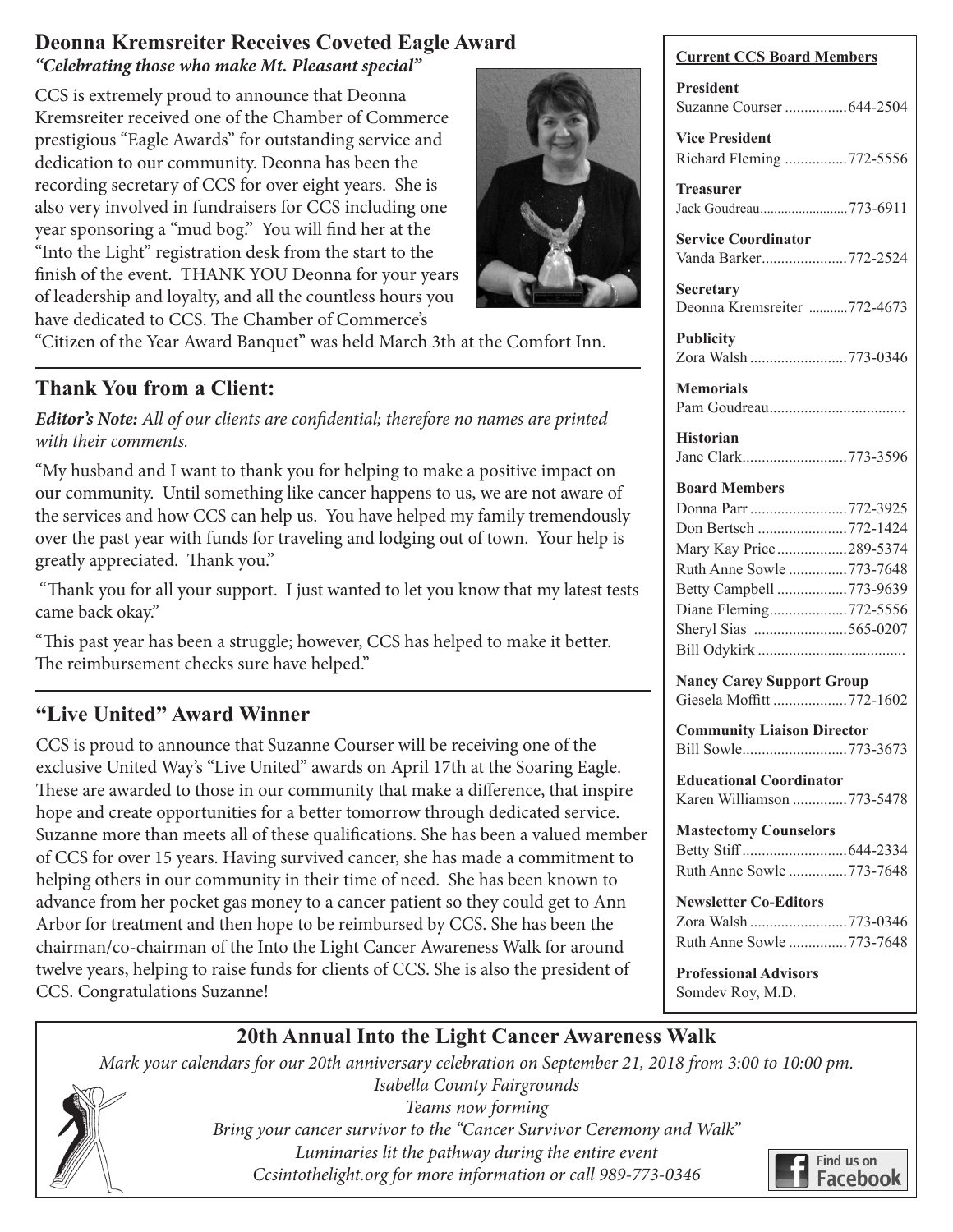#### **Nancy Carey Support Group for Women**

This amazing group of compassionate women meets the last Wednesday of each month to provide friendship, information and comfort to those who have had a cancer diagnosis recently or in the past. Women at any stage of diagnosis or treatment are welcome to attend. The meetings are informal, upbeat and informational and begin at 7:00 pm and are held at Oxford Row/Canterbury club house. Call Giesela Moffitt at 772-1602 for more information.

#### **Mileage Program for Cancer Treatment Travel**

Did you know that CCS will help pay your mileage to and from cancer treatment? Last year, 2017, CCS provided almost \$57,000.00 in medical mileage to their clients. Call Vanda, Patient Coordinator, at 772-2524, for more information.

#### **Important Phone Numbers**

#### **CCS Board of Directors Meetings**

#### **New Meeting Location**

The CCS Board of Directors meets on the second Thursday of each month at 6:30 pm at the Emmanuel Lutheran Church, 320 South Bradley. Note, this is a new meeting site. New prospective members are invited to attend. Come check us out. Call Suzanne Courser at 644-2504 for more information.

#### **Thank You to Our Community**

CCS wants to thank all the organizations and businesses in our community that are committed to helping us. We are so very fortunate to have the support of our local community including our schools. We especially want to thank the students of Mt. Pleasant schools including Sacred Heart for the "Miles for Miracle" campaign, Shepherd schools volleyball team and football team for fundraisers, and Chip Hills students for helping with the "Into the Light Walk" for the last 8 years. A big thank you to all of you! Thank you also to the CMU athletics including the baseball team and the CMU Lacrosse team.

#### **Need a Tax Deduction – CCS is a good Choice**

When donating to CCS, you know that your money will be spent to help local people with their struggle with cancer. CCS is a 501-c-3 fully tax deductible organization so all of your donations count.

#### **Memorials / Luminary Request Form**

Yes, I would like to make a tax deductible donation to Community Cancer Services.

| In Memory of:     | or in Honor of:                                                                                                                                                                                                          |
|-------------------|--------------------------------------------------------------------------------------------------------------------------------------------------------------------------------------------------------------------------|
| Your name:        | Phone:<br><u> 1989 - Johann Stoff, skriuwer en fan it ferskearre fan it ferskearre fan it ferskearre fan it ferskearre fan i</u>                                                                                         |
| Address:          |                                                                                                                                                                                                                          |
| City, State, Zip: |                                                                                                                                                                                                                          |
|                   | Send to: Community Cancer Services of Isabella County, PO Box 36, Mt. Pleasant, MI 48804-0036<br>An acknowledgement will be sent to the person or family you choose. Your gift will help fight cancer in a concrete way. |

\*Please make a luminary in honor of \_\_\_\_\_\_\_\_\_\_\_\_\_\_\_\_\_\_\_\_\_\_\_\_\_\_\_\_\_\_\_\_\_\_\_\_\_\_\_\_\_\_\_\_\_\_\_\_\_\_\_\_\_\_\_ for the "Into the Light" cancer awareness walk this fall.